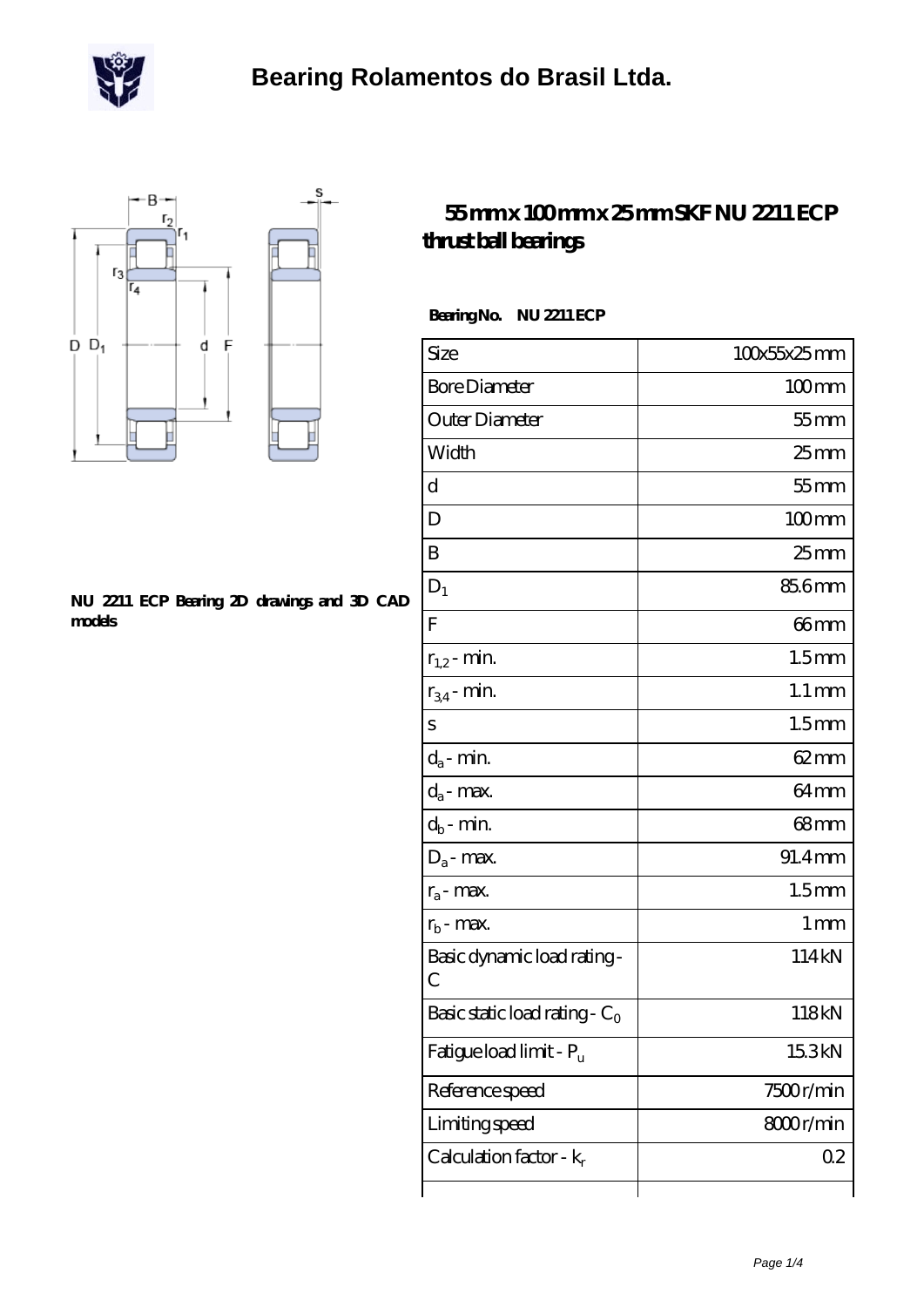

## **[Bearing Rolamentos do Brasil Ltda.](https://m.scottrobertalexander.com)**

| Category                  | Cylindrical Roller Bearings                                                                                                                                                                                                      |
|---------------------------|----------------------------------------------------------------------------------------------------------------------------------------------------------------------------------------------------------------------------------|
| Inventory                 | 1.0                                                                                                                                                                                                                              |
| Manufacturer Name         | <b>SKF</b>                                                                                                                                                                                                                       |
| Minimum Buy Quantity      | N/A                                                                                                                                                                                                                              |
| Weight / Kilogram         | 0812                                                                                                                                                                                                                             |
| Product Group             | <b>BO4144</b>                                                                                                                                                                                                                    |
| <b>Bore Profile</b>       | Straight                                                                                                                                                                                                                         |
| Cage Material             | Polymer                                                                                                                                                                                                                          |
| Precision Class           | RBEC 1   ISO PO                                                                                                                                                                                                                  |
| Number of Rows of Rollers | Single Row                                                                                                                                                                                                                       |
| Separable                 | Inner Ring - Both Sides                                                                                                                                                                                                          |
| Rolling Element           | Cylindrical Roller Bearing                                                                                                                                                                                                       |
| Profile                   | Complete with Outer and<br>Inner Ring                                                                                                                                                                                            |
| Snap Ring                 | No                                                                                                                                                                                                                               |
| Internal Clearance        | CO-Medium                                                                                                                                                                                                                        |
| Retainer                  | Yes                                                                                                                                                                                                                              |
| Relubricatable            | Yes                                                                                                                                                                                                                              |
| Inch - Metric             | Metric                                                                                                                                                                                                                           |
| <b>Other Features</b>     | High Capacity   Plain Inner<br>Ring   2 Rib Outer Ring  <br>Cage on Outer Ring ID                                                                                                                                                |
| Long Description          | 55MM Bore; Straight Bore<br>Profile; 100MM Outside<br>Diameter, 25MM Width;<br>Polymer Cage Matetrial;<br>RBEC 1   ISO PO, Single<br>Row, Inner Ring - Both<br>Sides Separable; No Snap<br>Ring, Relubricatable;<br>CO-Medium In |
| Category                  | Cylindrical Roller Bearing                                                                                                                                                                                                       |
| <b>UNSPSC</b>             | 31171547                                                                                                                                                                                                                         |
| Harmonized Tariff Code    | 8482.5000.00                                                                                                                                                                                                                     |
| Noun                      | Bearing                                                                                                                                                                                                                          |
| Manufacturer URL          | http://www.skf.com                                                                                                                                                                                                               |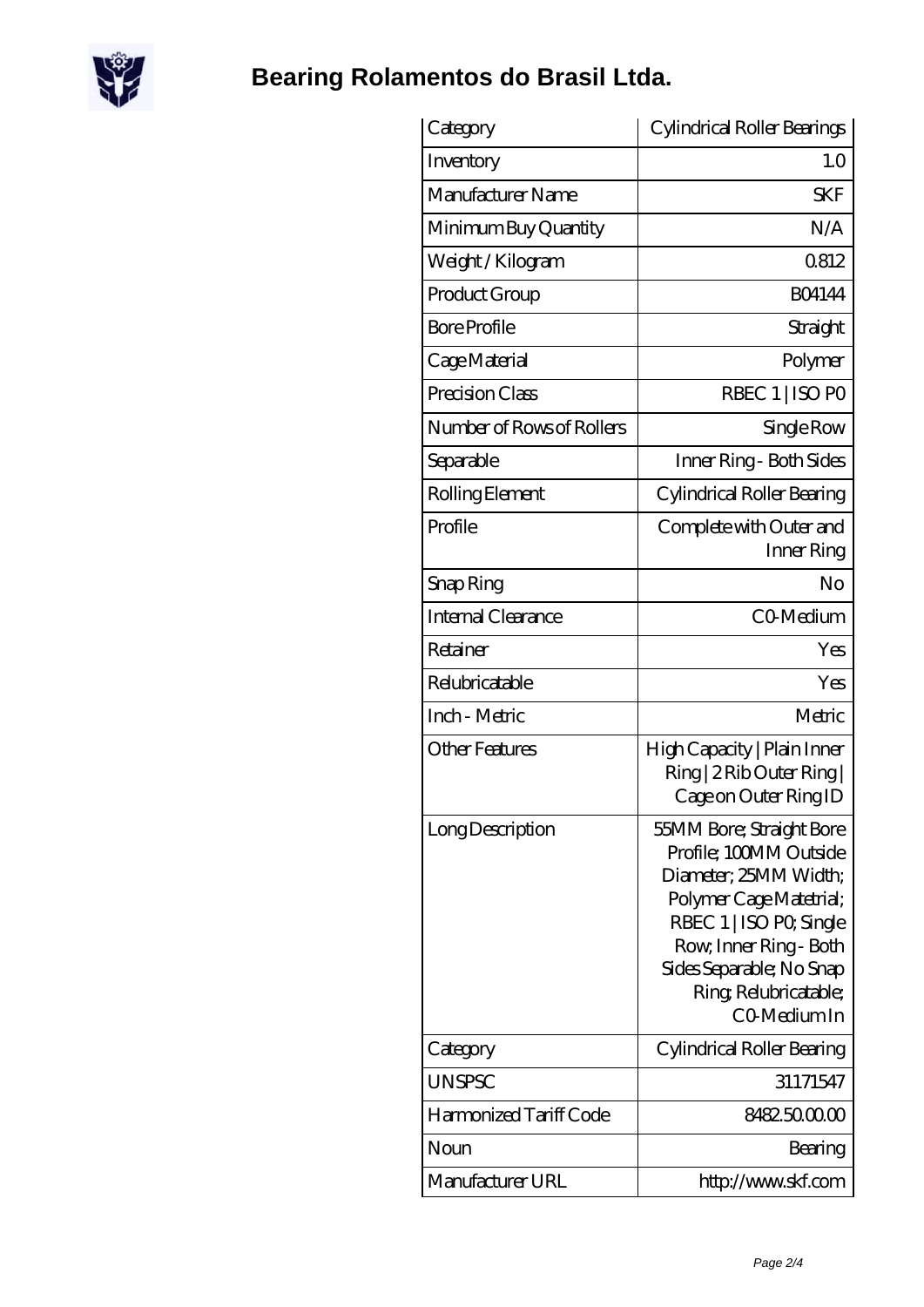

| Manufacturer Item Number        | NU 2211 ECP                                                      |
|---------------------------------|------------------------------------------------------------------|
| Weight/LBS                      | 1.788                                                            |
| Outside Diameter                | 3937Inch   100Millimeter                                         |
| Bore                            | 2165Inch   55 Millimeter                                         |
| Width                           | 0984 Inch   25 Millimeter                                        |
| bore diameter:                  | $55$ mm                                                          |
| precision rating                | RBEC 1 (ISO Class<br>Normal)                                     |
| outside diameter:               | $100$ mm                                                         |
| maximum rpm:                    | 8000RPM                                                          |
| overall width:                  | $25$ mm                                                          |
| bearing material:               | Steel                                                            |
| flanges:                        | (2) Outer Ring                                                   |
| cage material:                  | Polyamide                                                        |
| bore type:                      | Straight                                                         |
| finish/coating                  | Uncoated                                                         |
| number of rows:                 | 1                                                                |
| closure type:                   | Open                                                             |
| internal clearance:             | CO                                                               |
| application:                    | Piston Type Machines,<br>Rolling Mills<br>Spindles/Machine Tools |
| ring separation:                | Separable Ring                                                   |
| outer ring width:               | 25 <sub>mm</sub>                                                 |
| operating temperature<br>range: | Maximum of $+300^\circ$ F                                        |
| fillet radius                   | 1.5 <sub>mm</sub>                                                |
| dynamic load capacity:          | 114kN                                                            |
| series:                         | <b>NU22</b>                                                      |
| static load capacity.           | 118kN                                                            |
| $D_1$                           | 85.7mm                                                           |
| $r_{1,2}$ min.                  | 1.5 <sub>mm</sub>                                                |
| $r_{34}$ min.                   | $1.1 \,\mathrm{mm}$                                              |
|                                 |                                                                  |